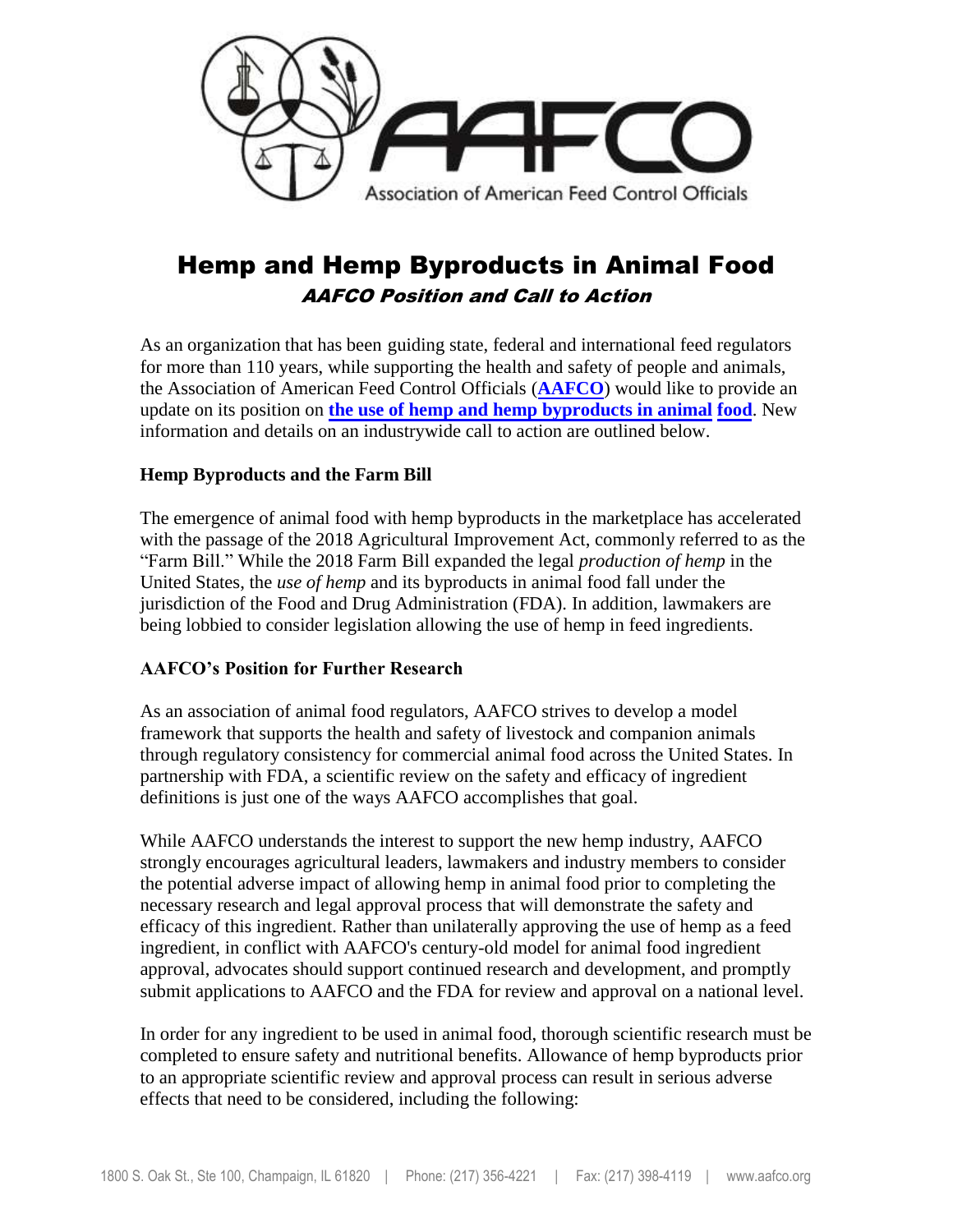- 1. **Impact on the health and safety of livestock and pets**. Research has not been definitively completed to demonstrate that hemp can be safely fed to all animal species. Some work has been completed to explore if hemp can effectively replace other ingredients in some animal diets, but more research is needed.
- 2. **Impact on the safety of food from food-producing animals.** While research is currently underway, there has yet to be a definitive scientific understanding of the transfer rate of THC, CBD, and other cannabinoids into meat, milk, and eggs. Consumers continue to be conscious that the food they purchase is free of residual drugs that were provided to the animals during production. Consumers should have reasonable expectations that the food their family is consuming is free of any residual levels of THC or CBD. As of now, the research and regulatory structure needed to provide that level of certainty to consumers do not exist. Again, more research is needed.
- 3. **Impact on farmers, ranchers, and feed manufacture risking and violating federal laws.** It is important to point out that even if a state legalizes hemp or hemp byproducts for use in animal food, the use of the ingredients is still illegal at the Federal level. While animal food in each state is regulated by the laws of that state, animal food in interstate commerce is subject to Federal regulation. Effectively, nearly all regulatory barriers can be addressed through the pursuit of AAFCO ingredient definitions for hemp and hemp byproducts desired for use in animal food.
- 4. **Impact on ranching and dairy access to interstate commerce, international markets, and market access.** The consequences of interstate commerce and global export of livestock or feed using hemp byproducts need to be considered prior to any legislation. For example, the allowance of hemp in livestock prior to it becoming an approved ingredient could result in trade barriers or affect the reciprocity of feed and livestock between states. Moreover, the use of hemp byproducts may close market opportunities for ranchers and dairies, with stockers and suppliers unwilling to accept the risk of purchasing products from operations that feed their animals hemp byproducts prior to Federal approval.

## **Call to Action**

Since 2015, AAFCO has been asking the hemp industry to come forward and present information for the scientific review to establish definitions for animal foods made with all or part of the industrial hemp plant. The requested data would help address the safety of both the target animals and the resultant human food. AAFCO expects to see ingredients like hemp seed oil, hemp seed meal, and whole hemp seeds. To date, the industry has submitted data related to the use of hempseed cake in laying hens; the data is under review as of September 2021. We strongly encourage additional applications for other species.

Instead of supporting legal or administrative changes at the state level, AAFCO is advocating that lawmakers and proponents of hemp in feed continue to work on AAFCO ingredient definitions. The scientific information and data that demonstrate the safety of the desired hemp or hemp byproduct ingredient are critical to protecting public